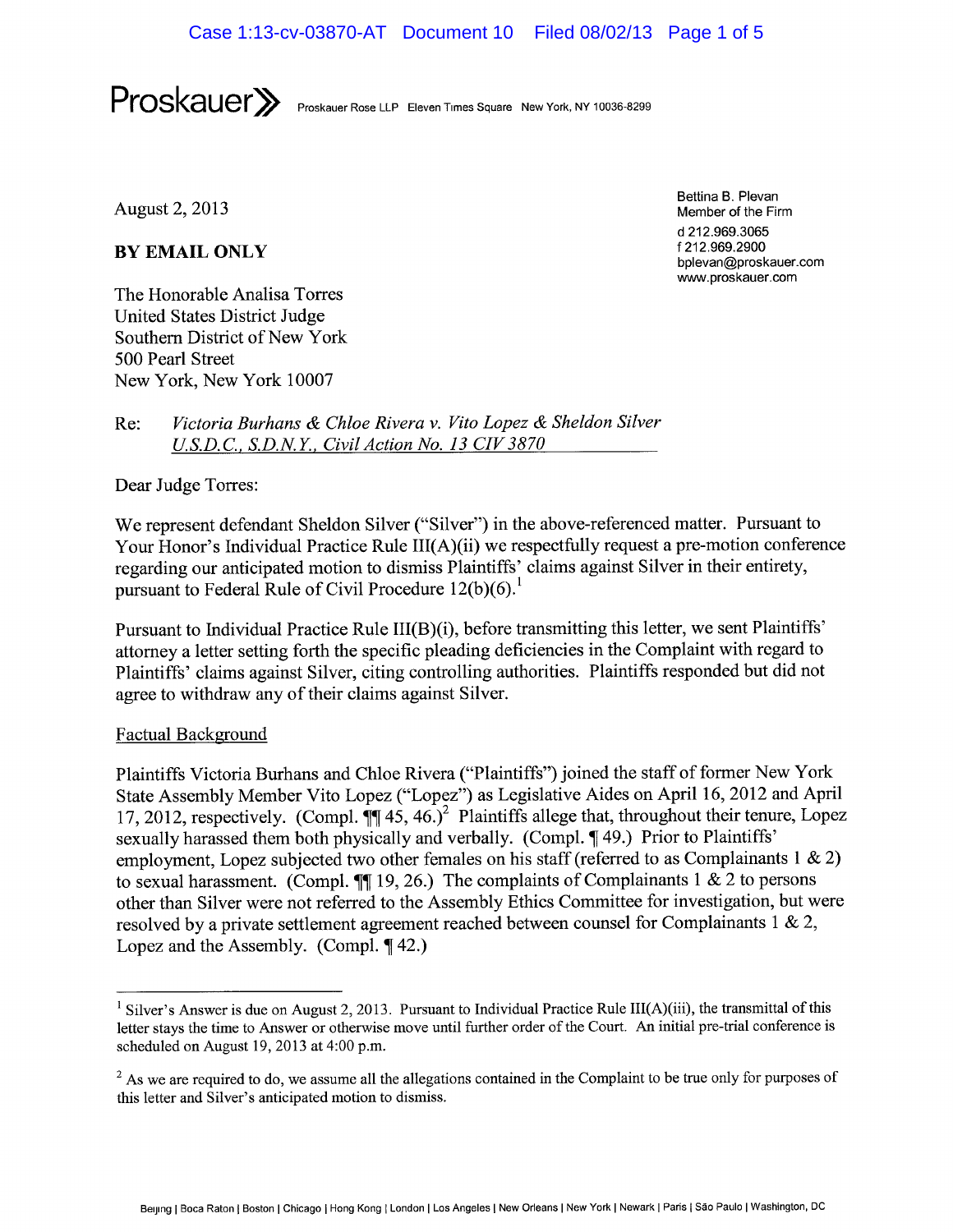Hon. Analisa Torres August 2, 2013 Page 2

On July 16 and 17, 2012, Plaintiffs reported Lopez's alleged sexual harassment to the Assembly's office of the Counsel for the Majority. (Compl.  $\P$  57, 58.) Pursuant to Assembly policy, Plaintiffs' complaints were forwarded to the Assembly Ethics Committee for investigation. (Compl. ¶ 59.) Plaintiffs transferred from Lopez's staff to other open positions within the Assembly in July of 2012. (Compl.  $\P\P$  57, 58.) On August 24, 2012, after completing its investigation of Lopez's conduct, the Ethics Committee recommended a series of sanctions against Lopez. Silver, the Speaker of the Assembly, adopted and implemented all of the recommendations. (Compl.  $\P$  61.)

On June 6, 2013, Plaintiffs filed the instant Complaint asserting claims against Lopez and Silver for sex discrimination and sexual harassment under 42 U.S.C. § 1983 ("Section 1983"), the New York State Human Rights Law, N.Y. Exec. Law § 296(1) ("NYSHRL") and the New York City Human Rights Law, N.Y.C. Admin. Code § 8-107(1) ("NYCHRL"). Plaintiffs' claims against Silver must be dismissed in their entirety because, as explained more fully below, the Complaint does not set forth sufficient factual allegations to state claims for which Silver can be held liable under Section 1983, the NYSHRL or the NYCHRL. Plaintiffs' claims against Silver are supported by nothing more than mere conclusory allegations and are simply not viable as a matter of law.

### Section 1983 Claim

Plaintiffs' Section 1983 claim should be dismissed because Plaintiffs have not alleged sufficient facts to demonstrate that Silver acted under color of state law or that Silver deprived Plaintiffs of their constitutional rights as required to deprive him of qualified immunity. Plaintiffs' Section 1983 claim should also be dismissed because Silver cannot be held liable as a supervisor and Plaintiffs do not allege that Silver intentionally discriminated against them based on their gender.

In order to state a claim against Silver for violation of Section 1983, Plaintiffs must set forth sufficient factual allegations to show that he acted under color of state law and that he deprived Plaintiffs of their constitutional rights. See 42 U.S.C. § 1983; Guan N. v. NYC Dept. of Educ., No. 11 Civ. 4299(AJN), 2013 WL 67604, at \*12 (S.D.N.Y. Jan. 7, 2013). A defendant acts under color of state law only "when he abuses the position given to him by the State." West v. Atkins, 487 U.S. 42, 49-50 (1988). Plaintiffs have not alleged any such abuse or even that Silver took any action at all with respect to them in his official capacity. Rather, Plaintiffs rely solely on alleged inaction, i.e. that Silver failed to investigate two prior sexual harassment complaints against Lopez. By definition, however, inaction cannot constitute action by Silver "under color of state law" or an abuse of his official power prohibited by Section 1983.

Rendering the Speaker of the Assembly liable not just for the discharge of his duties but also for alleged inaction, as Plaintiffs propose, would stretch the bounds of liability to an absurd degree and would be inconsistent with the protective purpose of the qualified immunity doctrine. Pearson v. Callahan, 555 U.S. 223, 231 (2009) ("Qualified immunity balances two important interests — the need to hold public officials accountable when they exercise power irresponsibly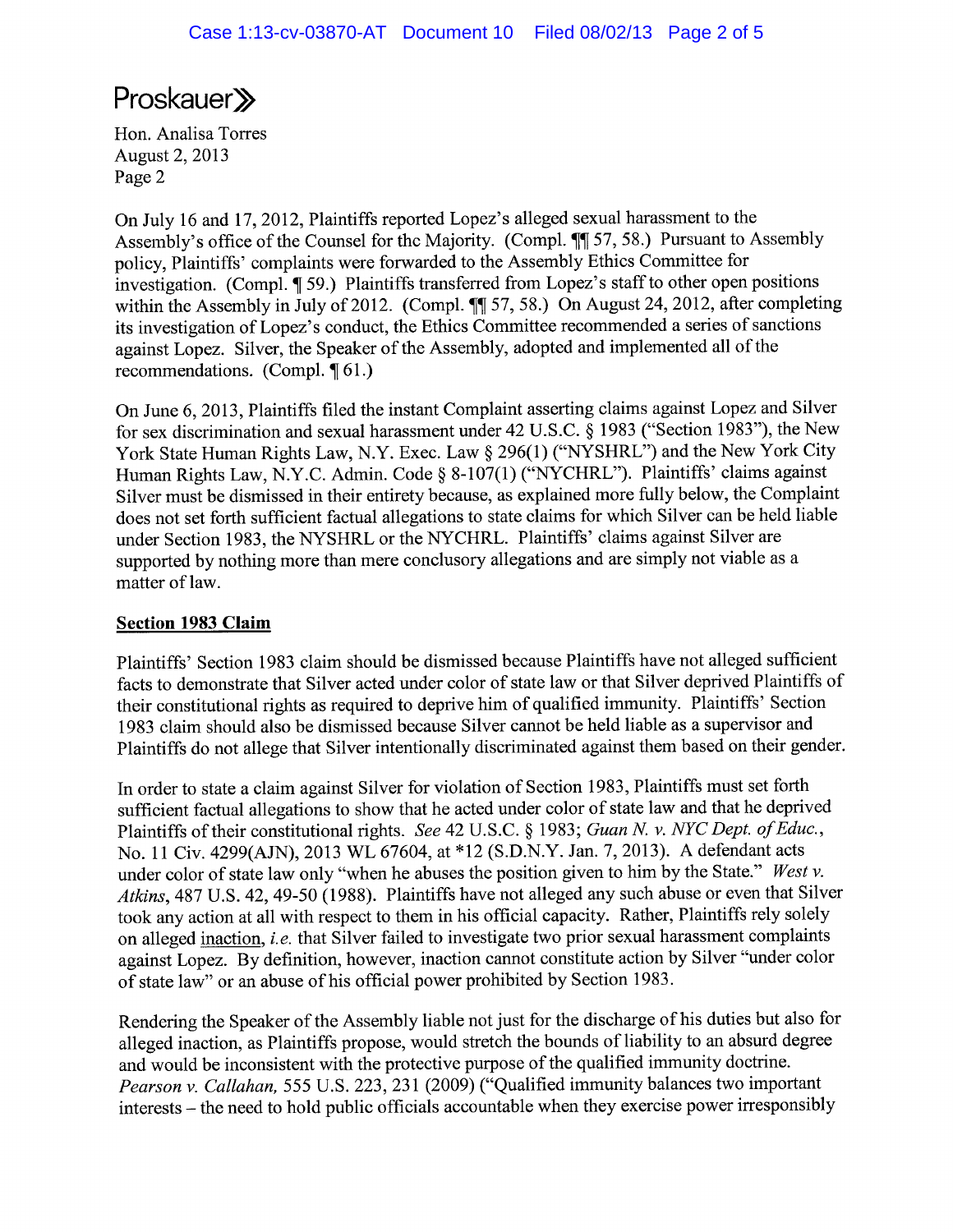Hon. Analisa Torres August 2, 2013 Page 3

and the need to shield officials from harassment, distraction, and liability when they perform their duties reasonably."); see also Harlow v. Fitzgerald, 457 U.S. 800, 818 (1982) (explaining that qualified immunity serves to protect society as a whole from the "expenses of litigation, the diversion of official energy from pressing public issues, and the deterrence of able citizens from acceptance of public office", and the possibility that the "fear of being sued will dampen the ardor of all but the most resolute, or the most irresponsible [public officials], in the unflinching discharge of their duties. ") (internal quotations and citations omitted). Absent qualified immunity for all alleged inaction, the Speaker could be subjected to suit for failing to take action in a myriad of circumstances that later give rise to allegations of wrongs committed by the other 149 Assembly members. Such unrestrained potential liability would render the position untenable, as no public official could endure the crushing litigation burden.

Moreover, since Silver does not have any statutory or constitutional obligation to report sexual harassment claims to the Ethics Committee, and Plaintiffs cannot contend otherwise, Silver is entitled to qualified immunity for any alleged failure to report the first complaints of sexual harassment against Lopez to the Ethics Committee. See Harlow, 457 U.S. at 818 (finding that government official performing discretionary functions may not be held liable for damages "insofar as their conduct does not violate clearly established statutory or constitutional rights of which a reasonable person would have known.").

Plaintiffs have also failed to allege that Silver's conduct deprived them of their constitutional right to be free from sexual harassment, as required to plead a Section 1983 claim. See Walker v. *City of N.Y.*, No. 05–CV–1283 (RER), 2010 WL 5186779, at \*3 (E.D.N.Y. Dec. 15, 2010) (citing Ashcroft v. Iqbal, 556 U.S. 662 (2009) ("A plaintiff must establish the personal involvement of each defendant in the alleged constitutional deprivation. "). Plaintiffs, of course, do not allege that Silver himself subjected them to sexual harassment and there are no facts alleged that indicate that any of Silver's actions directly caused any of the alleged sexual harassment perpetuated by Lopez. In fact, the Complaint allegations demonstrate that all appropriate steps were taken regarding Plaintiffs' complaints, including the referral of the complaints to the Ethics Committee for investigation and Silver's implementation of all the Ethics Committee's recommendations for sanctions against Lopez. (Compl.  $\P$  59, 61.)

Plaintiffs' claims also fail because there are no facts set forth in the Complaint to show that Silver acted with "discriminatory intent." See, e.g., Personnel Adm'r v. Feeney, 442 U.S. 256 (1979) (" Claims of. . . gender discrimination under the Equal Protection Clause require <sup>a</sup> showing of discriminatory intent in order to invoke heightened judicial scrutiny. "). The Complaint merely alleges that Silver did not report earlier complaints of sexual harassment against Lopez to the Ethics Committee. Nowhere in the Complaint do Plaintiffs allege that Silver acted with intent to discriminate against Plaintiffs.

Likewise, Plaintiffs cannot establish supervisory liability against Silver based on acts of his subordinates because, under Section 1983, a supervisor may be held liable only for his own violation of Plaintiffs' constitutionally protected rights. Iqbal, 556 U.S. at 677. And, as stated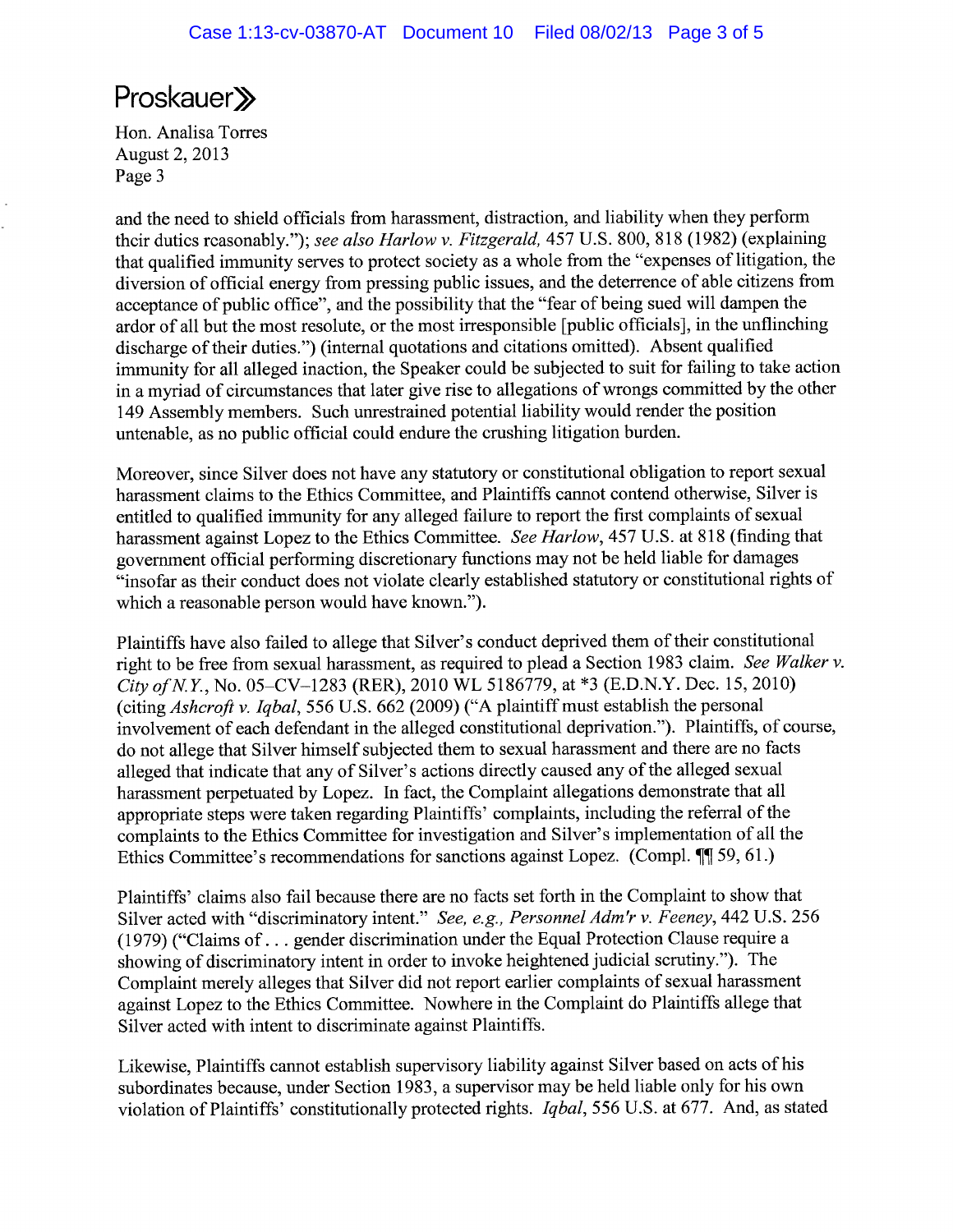Hon. Analisa Torres August 2, 2013 Page 4

above, Plaintiffs have not alleged that Silver himself subjected them to sexual harassment or that any of Silver's actions werc taken with thc intent to discriminate against Plaintiffs. Accordingly, Plaintiffs' Section 1983 claim against Silver should be dismissed.

### **NYSHRL & NYCHRL Claims**

Plaintiffs' NYSHRL and NYCHRL claims against Silver should be dismissed because Silver cannot be held liable as an "employer" or as an "aider and abettor" under either statute on the facts alleged.

An individual may be liable as an "employer" under the NYSHRL or the NYCHRL<sup>3</sup> only if he or she has "an ownership interest," or "the authority to 'hire and fire' employees." *Gentile v.* Town of Huntington, 288 F. Supp. 2d 316, 321 (E.D.N.Y. 2003) (citation omitted); see also Patrowich v. Chem. Bank, 63 N.Y.2d 541, 542, (1984) (holding that an individual is not liable as an employer unless he is "shown to have any ownership interest or any power to do more than carry out personnel decisions made by others"). Public employees like Silver have no ownership interest in the public institutions they serve. See, e.g., Walter v. Hamburg Cent. Sch. Dist., No. 04-CV-996S, 2007 WL 1480965, at \*9-10 (W.D.N.Y. May 18, 2007). Plaintiffs have not and cannot allege that Silver maintains any type of "ownership interest" in the New York State Assembly. And, although Silver is the Speaker of the Assembly, he does not have the power to "hire and fire" the personal and district office staff of individual Assembly members, such as Plaintiffs.

Indeed, in describing Silver's powers, Plaintiffs allege only that: (i) Silver has the "right to name chairpersons and members of the various committees of the Assembly, the right to decide which bills are considered by the body, and the ability to control all Assembly property;" (ii) Silver "reward[s] his loyal supporters with higher paying leadership posts, placing his allies throughout state government and using his considerable campaign war chest and redistricting know-how to assist any endangered Democratic candidates;" and (iii) upon completion of the investigation of Plaintiffs' complaints, Silver imposed upon Lopez the sanctions recommended by the Ethics Committee. (Compl.  $\P$  15, 16, 61.) Even if all of these allegations are true, none of the powers alleged are of the type that would make Silver liable as an "employer" under the NYSHRL or the NYCHRL. See Walter, 2007 WL 1480965, at \*\*9-10 (holding that only the Board of Education has the power to make personnel decisions and that the individual defendants' authority to screen applications, interview candidates and make recommendations did not vest them with authority to make decisions relative to hiring and firing); Lewis v. Triborough Bridge and Tunnel Auth., 77 F. Supp. 2d 376, 380 (S.D.N.Y. 1999) (holding that even though defendant had supervisory control over employees and could review and comment on their performance, defendant was not

Both the NYSHRL and the NYCHRL evaluate claims under identical standards. *Bind v. City of N.Y.*, No. 08 Civ. 11105(RJH), 2011 WL 4542897, at \*20 (S.D.N.Y. Sept. 30, 2011) (quoting Feingold v. N.Y., 366 F.3d 138, 158 (2d Cir. 2004).